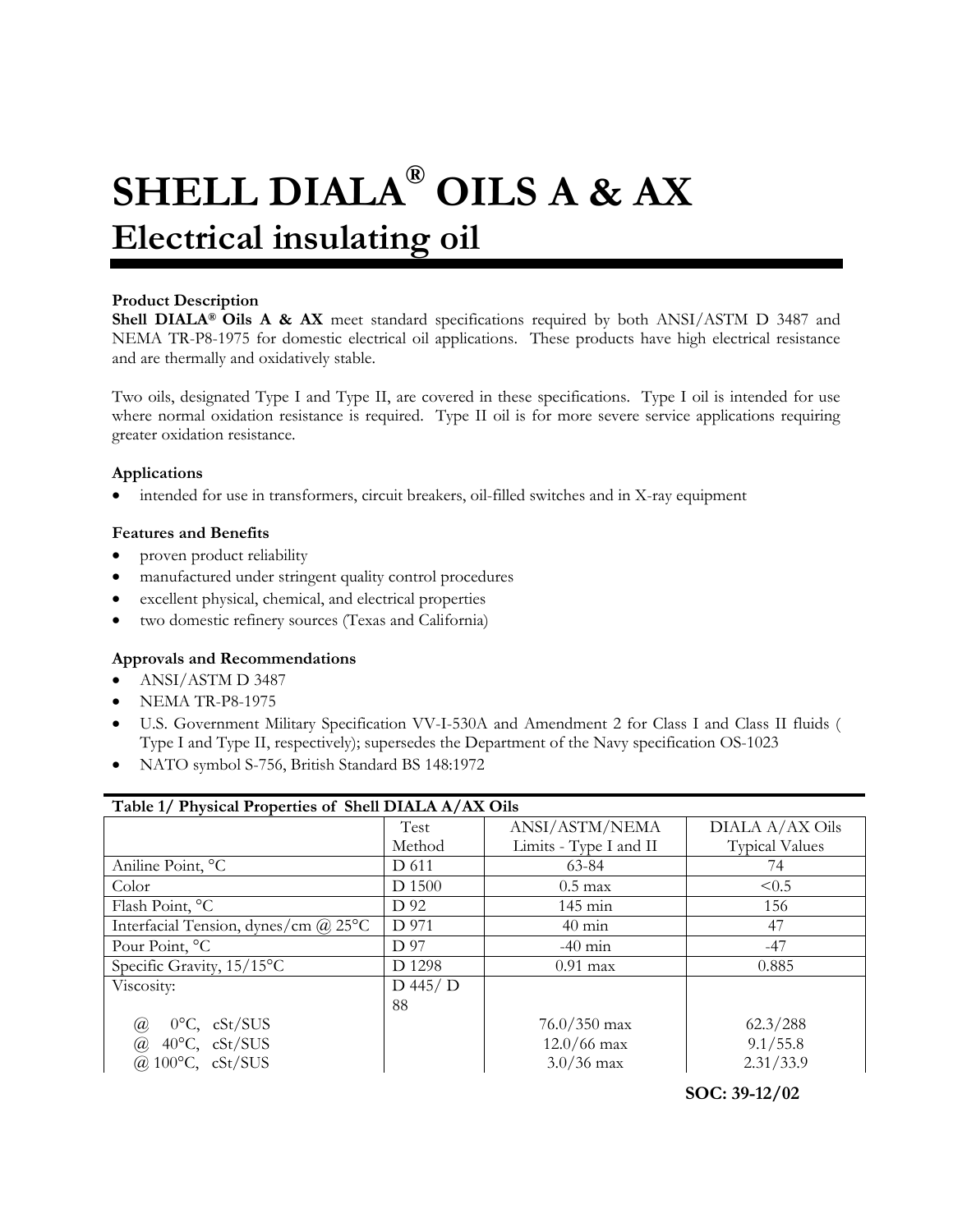|  | <b>Sec. 2013</b><br>1C110<br>unation.<br>.oua<br>$\lambda$ $\Lambda$ $\mu$ | ∕ 4<br>1 J 4<br>. . | lear.<br>Bright<br>$\lambda$ | --<br>. v.<br>. Jear-<br>Bright<br>$\sim$ |
|--|----------------------------------------------------------------------------|---------------------|------------------------------|-------------------------------------------|
|--|----------------------------------------------------------------------------|---------------------|------------------------------|-------------------------------------------|

| Table 2/ Electrical Properties of Shell DIALA A/AX Oils |              |                        |                       |  |  |
|---------------------------------------------------------|--------------|------------------------|-----------------------|--|--|
|                                                         | Test         | ANSI/ASTM/NEMA         | DIALA A/AX            |  |  |
|                                                         |              |                        | Oils                  |  |  |
|                                                         | Method       | Limits - Type I and II | <b>Typical Values</b> |  |  |
| Dielectrical Breakdown Voltage                          |              |                        |                       |  |  |
| $(a)$ 60 Hz, Disc electrodes, kV                        | D 877        | $30 \text{ min}$       | > 35                  |  |  |
| @ 60 Hz, VDE electrodes, kV                             | $D$ 1816 (1) |                        |                       |  |  |
| $0.040$ - inch $(1.02 \text{ mm})$ gap                  |              | $28 \text{ min}$       | > 28                  |  |  |
| $0.080$ - inch $(2.03 \text{ mm})$ gap                  |              | $56 \text{ min}$       | > 56                  |  |  |
| Dielectric Breakdown Voltage Impulse                    |              |                        |                       |  |  |
| $(a)$ 25°C, needle-to-sphere grounded                   | D 3300       |                        |                       |  |  |
| 1-inch $(25.4 \text{ mm})$ gap, kV                      |              | $145 \text{ min}$      | >180                  |  |  |
| Power Factor, 60 Hz:                                    | D 924        |                        |                       |  |  |
| (a) $25^{\circ}$ C, %                                   |              | $0.05 \text{ max}$     | 0.003                 |  |  |
| @ 100 $^{\circ}$ C, %                                   |              | $0.30 \text{ max}$     | 0.06                  |  |  |
| Gassing Tendency, $\mu L/min$                           | D 2300       | $+30$ max              | $+12$                 |  |  |
|                                                         |              |                        |                       |  |  |

(1)- New, filtered, dehydrated and degassed oil.

| Table 3/ Chemical Properties of Shell DIALA A/AX Oils |                |                    |                    |                |                 |  |
|-------------------------------------------------------|----------------|--------------------|--------------------|----------------|-----------------|--|
|                                                       | Test           | Requirement        |                    | Typical        |                 |  |
|                                                       |                |                    |                    | Values         |                 |  |
|                                                       | Method         | Type I             | Type II            | <b>DIALA A</b> | <b>DIALA AX</b> |  |
| Oxidation Inhibitor Content, %w                       | D 2668         |                    |                    |                |                 |  |
|                                                       | <sub>O</sub> r |                    |                    |                |                 |  |
| 2,6-ditertiary butyl paracresol                       | D 1473         | $0.08 \text{ max}$ | $0.3 \text{ max}$  | None           | 0.23            |  |
| Corrosive Sulfur                                      | D 1275         | Non-Corrosive      |                    | Non-Corrosive  |                 |  |
| Water, ppm                                            | D 1533         | $35 \text{ max}$   | $35 \text{ max}$   | $30$           | $30$            |  |
| Neutralization No, mg $KOH/g$                         | D 974          | $0.03 \text{ max}$ | $0.03 \text{ max}$ | < 0.01         | < 0.01          |  |
| Oxidation Stability @ 72 hrs.                         | D 2440         |                    |                    |                |                 |  |
| Sludge, %w                                            |                | $0.15 \text{ max}$ | $0.1$ max          | 0.08           | 0.01            |  |
| TAN-C, mg $KOH/g$                                     |                | $0.5 \text{ max}$  | $0.3 \text{ max}$  | 0.33           | 0.01            |  |
| Oxidation Stability @ 164 hrs.                        | D 2440         |                    |                    |                |                 |  |
| Sludge, $wt\%$                                        |                | 0.3                | 0.2                | 0.10           | 0.01            |  |
| TAN-C, mg $KOH/g$                                     |                | 0.6                | 0.4                | 0.30           | 0.03            |  |
| Oxidation Stability                                   |                |                    |                    |                |                 |  |
| Rotating Bomb, min.                                   | D 2112         | N/A                | $195 \text{ min}$  | N/A            | 220             |  |
| PCB Content, ppm                                      | D 4059         | ND                 | ND                 | ND             | ND              |  |

N/A- Not Applicable

ND - Not Detectable, which is reported as <2 ppm.

### **Storage Precautions**

The critical electrical properties of **Diala Oils** are easily compromised by minute concentrations of contaminants. Typically encountered contaminants include moisture, particulates, fibers and surfactants. Therefore, it is imperative that electrical insulating oils be kept clean and dry. It is strongly recommended that